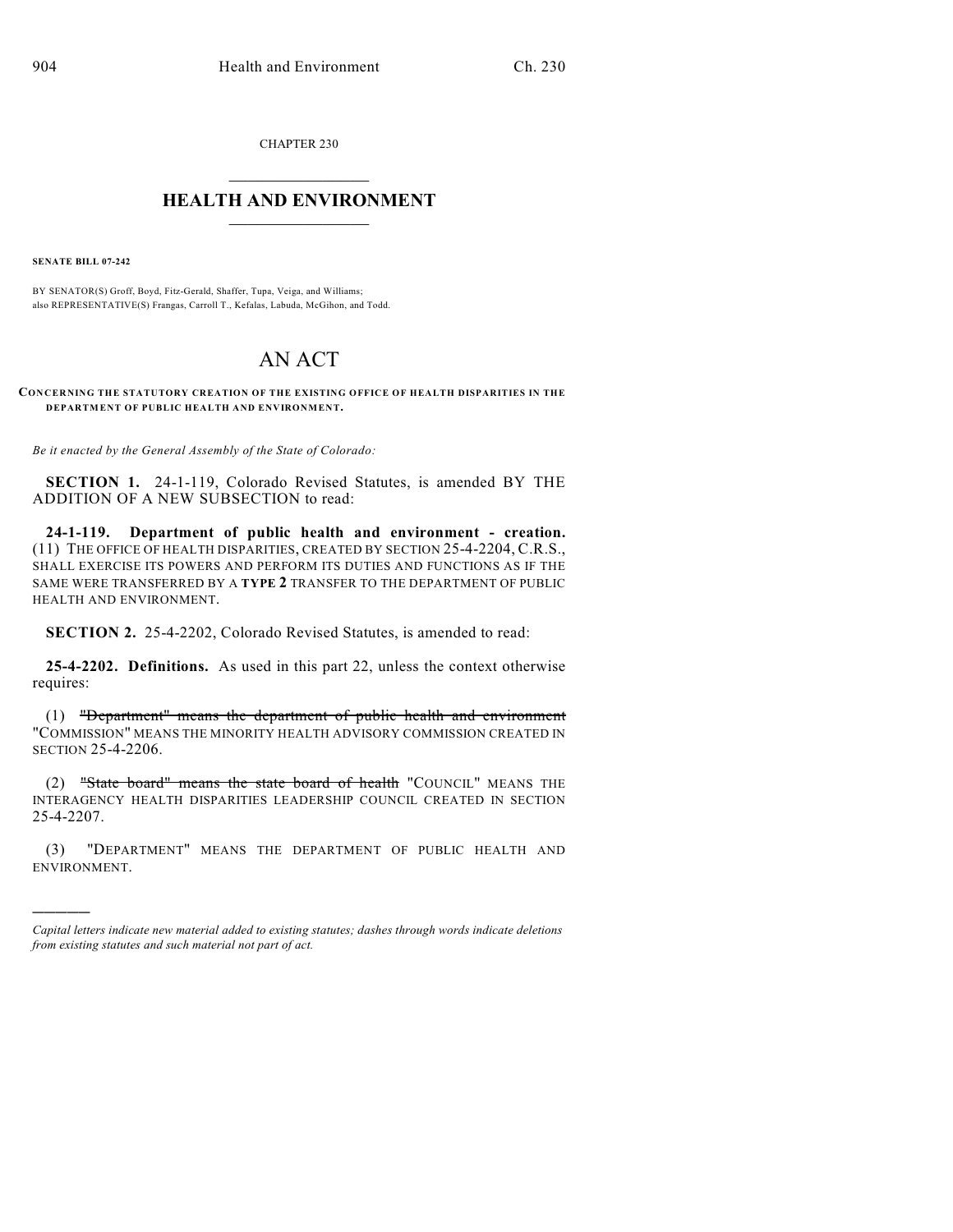(4) "OFFICE" MEANS THE OFFICE OF HEALTH DISPARITIES CREATED IN SECTION 25-4-2204.

(5) "STATE BOARD" MEANS THE STATE BOARD OF HEALTH CREATED IN SECTION 25-1-103.

**SECTION 3.** Part 22 of article 4 of title 25, Colorado Revised Statutes, is amended BY THE ADDITION OF THE FOLLOWING NEW SECTIONS to read:

**25-4-2204. Office of health disparities - creation.** (1) THERE IS HEREBY CREATED IN THE DEPARTMENT OF PUBLIC HEALTH AND ENVIRONMENT THE OFFICE OF HEALTH DISPARITIES. THE EXECUTIVE DIRECTOR OF THE DEPARTMENT, SUBJECT TO THE PROVISIONS OF SECTION 13 OF ARTICLE XII OF THE STATE CONSTITUTION, SHALL APPOINT THE DIRECTOR OF THE OFFICE, WHO SHALL BE THE HEAD OF THE OFFICE.

(2) THE OFFICE AND THE DIRECTOR OF THE OFFICE SHALL EXERCISE THEIR POWERS AND PERFORM THEIR DUTIES AND FUNCTIONS SPECIFIED IN THIS PART 22 UNDER THE DEPARTMENT AS IF THE SAME WERE TRANSFERRED TO THE DEPARTMENT BY A **TYPE 2** TRANSFER, AS SUCH TRANSFER IS DEFINED IN THE "ADMINISTRATIVE ORGANIZATION ACT OF 1968", ARTICLE 1 OF TITLE 24, C.R.S.

**25-4-2205. Powers and duties of the office of health disparities.** (1) THE PURPOSE OF THE OFFICE IS TO SERVE IN A COORDINATING, EDUCATING, AND CAPACITY-BUILDING ROLE FOR STATE AND LOCAL PUBLIC HEALTH PROGRAMS AND COMMUNITY-BASED ORGANIZATIONS. THE OFFICE SHALL BE DEDICATED TO ELIMINATING RACIAL, ETHNIC, AND RURAL HEALTH DISPARITIES IN COLORADO BY FOSTERING SYSTEMS CHANGE AND CAPACITY-BUILDING THROUGH COLLABORATION WITH MULTIPLE SECTORS IMPACTING MINORITY HEALTH AND WITH INPUT FROM A VARIETY OF MULTICULTURAL PROFESSIONALS.

(2) THE OFFICE SHALL HAVE THE FOLLOWING POWERS, DUTIES, AND FUNCTIONS:

(a) ADMINISTERING AND COORDINATING THE HEALTH DISPARITIES GRANT PROGRAM CREATED IN SECTION 25-4-2203;

(b) COORDINATING WITH AND PROVIDING ADVICE TO THE DEPARTMENT;

(c) PUBLISHING DATA REPORTS DOCUMENTING HEALTH DISPARITIES;

(d) PROVIDING EDUCATION TO THE PUBLIC ON RACIAL AND ETHNIC HEALTH DISPARITIES AND CULTURAL COMPETENCE;

(e) IMPROVING INTERPRETATION AND TRANSLATION SERVICES WITHIN PUBLIC HEALTH SYSTEMS;

(f) BUILDING CAPACITY WITHIN COMMUNITIES TO OFFER OR EXPAND PUBLIC HEALTH PROGRAMS TO BETTER MEET THE NEEDS OF A DIVERSE POPULATION;

(g) CONDUCTING STATE-LEVEL STRATEGIC PLANNING ON MINORITY HEALTH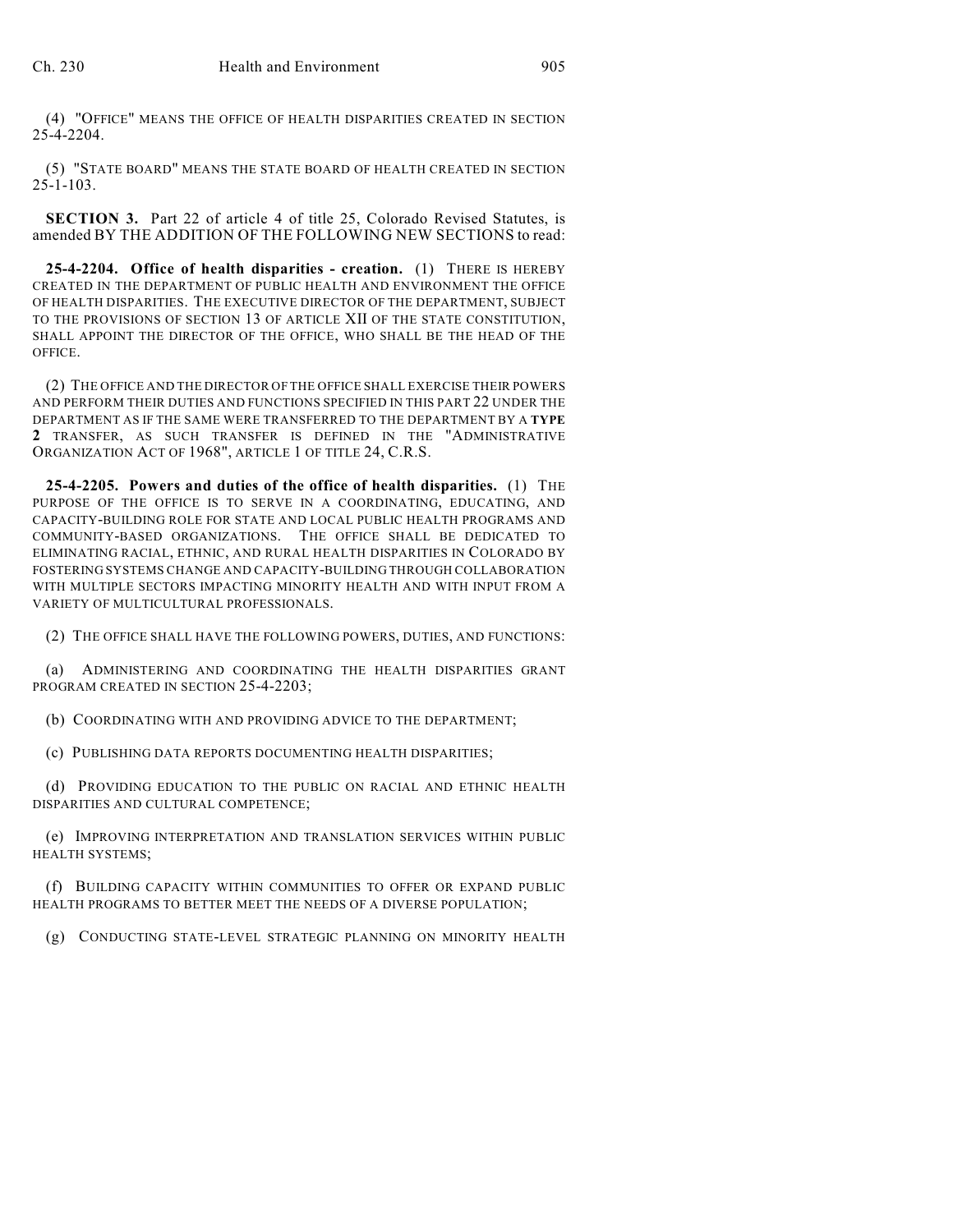IMPROVEMENT;

(h) PROVIDING TECHNICAL ASSISTANCE TO THE DEPARTMENT IN CARRYING OUT ITS PROGRAMS AND TO LOCAL HEALTH DEPARTMENTS, COMMUNITY-BASED ORGANIZATIONS, AND COMMUNITIES IN THE STATE;

(i) PROMOTING WORKFORCE DIVERSITY WITHIN PUBLIC HEALTH SYSTEMS;

(j) COORDINATING AND STAFFING THE MINORITY HEALTH ADVISORY COMMISSION CREATED IN SECTION 25-4-2206;

(k) COORDINATING AND SUPPORTING AN INTERAGENCY HEALTH DISPARITIES LEADERSHIP COUNCIL CREATED IN SECTION 25-4-2207.

(3) THE OFFICE SHALL REPORT TO THE EXECUTIVE DIRECTOR OF THE DEPARTMENT OR TO THE CHIEF MEDICAL OFFICER OF THE DEPARTMENT, AT THE DISCRETION OF THE EXECUTIVE DIRECTOR.

**25-4-2206. Minority health advisory commission - creation - repeal.** (1) THERE IS HEREBY CREATED IN THE OFFICE THE MINORITY HEALTH ADVISORY COMMISSION. THE PURPOSE OF THE COMMISSION IS TO: PROVIDE A FORMAL MECHANISM FOR COMMUNITY MEMBERS TO RAISE AWARENESS OF MINORITY HEALTH NEEDS, ISSUES, AND RESOURCES AND TO GIVE INPUT ON HEALTH PROGRAMMING AT THE LEVEL OF THE EXECUTIVE DIRECTOR OF THE DEPARTMENT; HELP THE DEPARTMENT DETERMINE CULTURALLY INNOVATIVE DATA COLLECTION STRATEGIES; AND STRENGTHEN COLLABORATION BETWEEN THE DEPARTMENT AND MINORITY COMMUNITIES TO ENSURE THAT PROGRAMS AND SERVICES MEET MINORITY HEALTH NEEDS.

(2) (a) THE COMMISSION SHALL CONSIST OF THE FOLLOWING THIRTEEN MEMBERS, WHO SHALL BE APPOINTED AS FOLLOWS:

(I) ONE MEMBER OF THE HOUSE OF REPRESENTATIVES, WHO SHALL BE APPOINTED BY THE SPEAKER OF THE HOUSE OF REPRESENTATIVES;

(II) ONE MEMBER OF THE SENATE, WHO SHALL BE APPOINTED BY THE PRESIDENT OF THE SENATE;

(III) TEN MEMBERS WHO REPRESENT, TO THE EXTENT PRACTICAL, COLORADO'S ETHNIC, RACIAL, AND GEOGRAPHIC DIVERSITY, APPOINTED BY THE EXECUTIVE DIRECTOR OF THE DEPARTMENT. AT A MINIMUM, THERE SHALL BE ONE MEMBER WHO REPRESENTS AFRICAN AMERICANS AND BLACKS IN COLORADO, ONE MEMBER WHO REPRESENTS ASIAN AMERICANS AND PACIFIC ISLANDERS IN COLORADO, ONE MEMBER WHO REPRESENTS NATIVE AMERICAN INDIANS IN COLORADO, AND ONE MEMBER WHO REPRESENTS LATINOS AND HISPANICS IN COLORADO.

(IV) THE EXECUTIVE DIRECTOR OF THE DEPARTMENT SHALL SERVE AS AN EX OFFICIO MEMBER OF THE COMMISSION.

(b) THE MEMBERS OF THE COMMISSION SHALL SERVE AT THE PLEASURE OF THE APPOINTING AUTHORITY. THE MEMBERS OF THE COMMISSION SHALL SERVE WITHOUT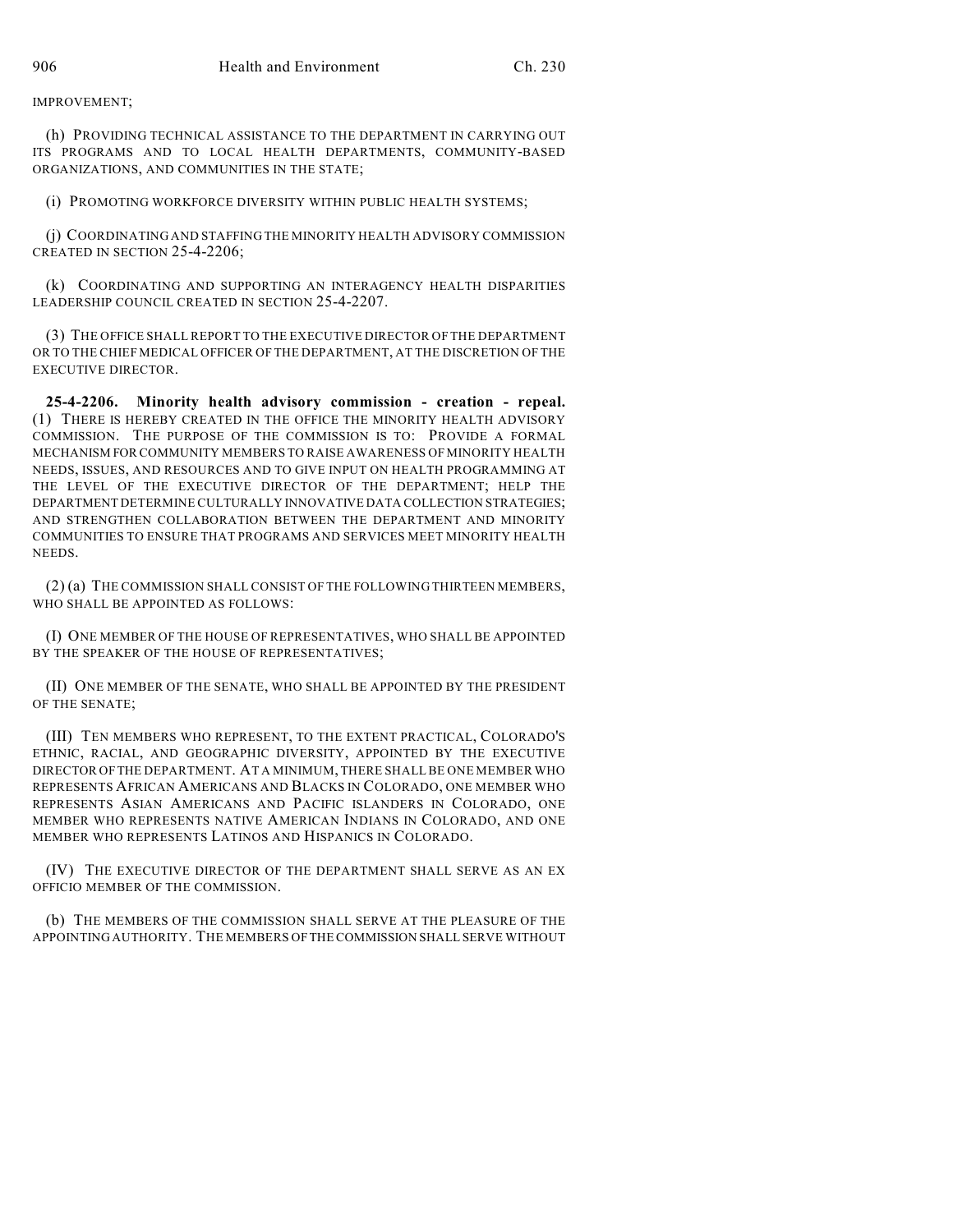COMPENSATION, BUT SHALL BE REIMBURSED BY THE DEPARTMENT FOR THEIR ACTUAL AND NECESSARY EXPENSES INCURRED IN THE PERFORMANCE OF THEIR DUTIES PURSUANT TO THIS PART 22.

(c) THE MEMBERS OF THE COMMISSION SHALL ELECT A CHAIR AND VICE-CHAIR FROM AMONG ITS MEMBERSHIP.

(3) THE COMMISSION SHALL HAVE THE FOLLOWING POWERS AND DUTIES:

(a) PROVIDING A FORMAL MECHANISM FOR THE PUBLIC TO GIVE INPUT TO THE DEPARTMENT AT THE LEVEL OF THE EXECUTIVE DIRECTOR OF THE DEPARTMENT;

(b) ADVISING THE EXECUTIVE DIRECTOR OF THE DEPARTMENT AND THE DEPARTMENT ON DETERMINING CULTURALLY INNOVATIVE DATA COLLECTION STRATEGIES;

(c) STRENGTHENING COLLABORATION BETWEEN THE DEPARTMENT AND MINORITY COMMUNITIES;

(d) MAKING RECOMMENDATIONS TO THE OFFICE AND THE DEPARTMENT ON THE HEALTH DISPARITIES GRANT PROGRAM CREATED IN SECTION 25-4-2203, REGARDING FINANCIAL SUPPORT FOR LOCAL AND STATEWIDE INITIATIVES THAT ADDRESS PREVENTION, EARLY DETECTION, NEEDS ASSESSMENT, AND TREATMENT OF CANCER, CARDIOVASCULAR DISEASE, INCLUDING DIABETES, AND PULMONARY DISEASE IN MINORITY POPULATIONS.

(4) THE OFFICE SHALL PROVIDE STAFF TO THE COMMISSION.

(5) THIS SECTION IS REPEALED, EFFECTIVE JULY 1, 2017. PRIOR TO THE REPEAL OF THIS SECTION, THE COMMISSION SHALL BE REVIEWED AS PROVIDED FOR IN SECTION 2-3-1203 (3), C.R.S.

**25-4-2207. Interagency health disparities leadership council - creation.** (1) THERE IS HEREBY CREATED IN THE DEPARTMENT WITHIN THE OFFICE THE INTERAGENCY HEALTH DISPARITIES LEADERSHIP COUNCIL. THE PURPOSE OF THE COUNCIL IS TO PROVIDE LEADERSHIP, EDUCATION, AND RESOURCES TO COMPREHENSIVELY ELIMINATE HEALTH DISPARITIES IN COLORADO THROUGH COLLABORATION, CONSULTATION, RESEARCH, AND INCLUSION.

(2) THE COUNCIL SHALL CONSIST OF THE FOLLOWING MEMBERS:

(a) THE EXECUTIVE DIRECTOR OR DESIGNEE OF STATE AGENCIES THAT IMPACT HEALTH DISPARITIES, INCLUDING BUT NOT LIMITED TO THE DEPARTMENTS OF CORRECTIONS, EDUCATION, HEALTH CARE POLICY AND FINANCE, HIGHER EDUCATION, HUMAN SERVICES, PERSONNEL, AND PUBLIC HEALTH AND ENVIRONMENT AND REPRESENTATION FROM OTHER STATE AGENCIES AS MAY BE REQUESTED BY THE EXECUTIVE DIRECTOR OF THE DEPARTMENT;

(b) ADDITIONAL MEMBERS APPOINTED BY THE EXECUTIVE DIRECTOR THAT REPRESENT OTHER INTERESTS AND MAY INCLUDE BUT ARE NOT LIMITED TO REPRESENTATIVES FROM: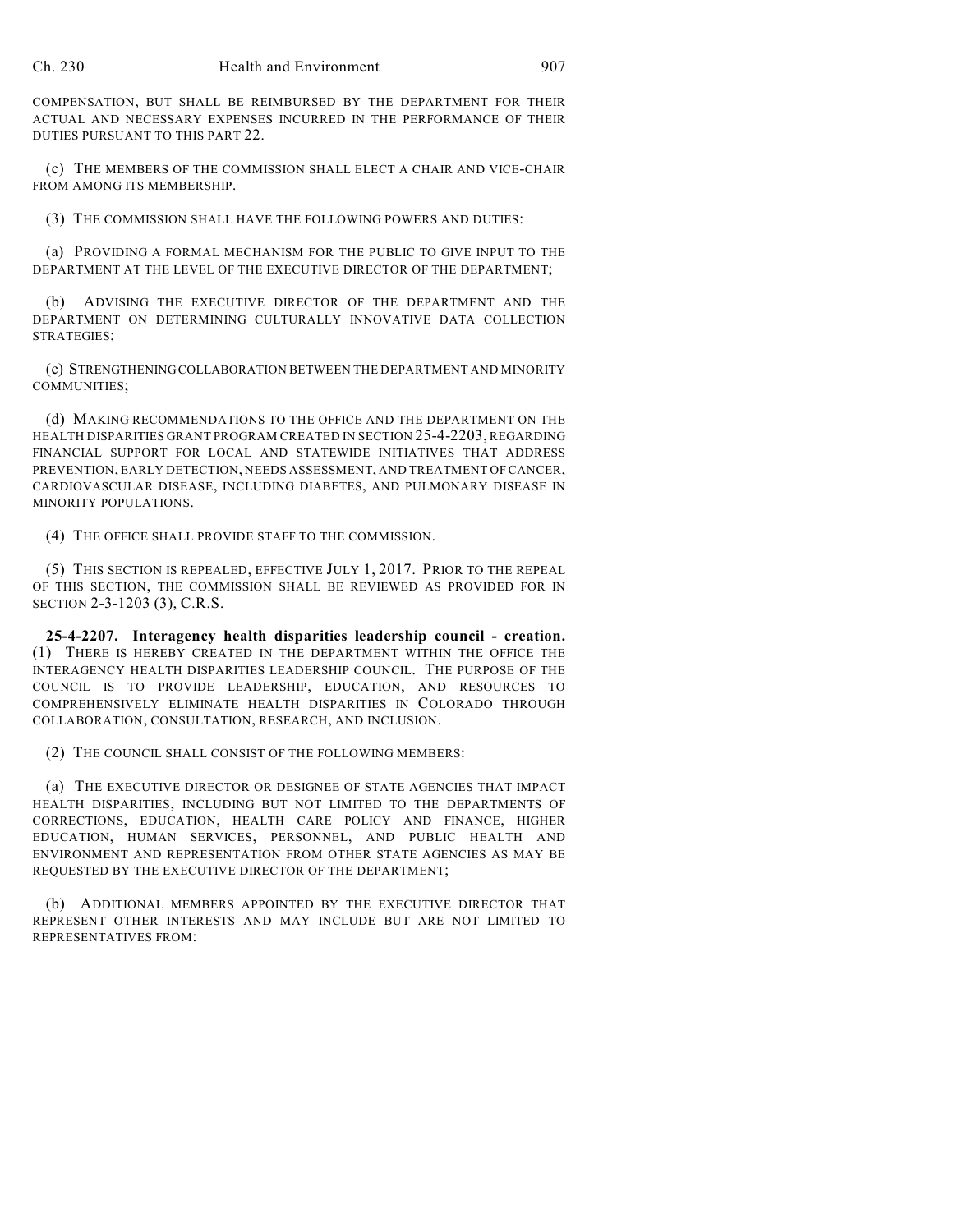(I) THE COLORADO CIVIL RIGHTS COMMISSION;

(II) THE UNITED STATES DEPARTMENT OF HEALTH AND HUMAN SERVICES, REGION VIII OFFICE;

(III) ONE OR MORE MEMBER ORGANIZATIONS REPRESENTING LOCAL PUBLIC HEALTH AGENCIES;

(IV) AN AGENCY REPRESENTING RURAL HEALTH;

(V) AN AGENCY REPRESENTING COMMUNITY HEALTH CLINICS;

(VI) AN AGENCY REPRESENTING HOSPITALS;

(VII) ONE OR MORE NONPROFIT AGENCIES;

(VIII) ONE OR MORE UNIVERSITIES OR COLLEGES;

(IX) ONE OR MORE COMMUNITIES IMPACTED BY HEALTH DISPARITIES;

(c) UP TO FIVE ADDITIONAL MEMBERS APPOINTED BY THE COUNCIL FROM NONPROFIT AGENCIES OR FROM COMMUNITIES IMPACTED BY HEALTH DISPARITIES.

(3) THE MEMBERS OF THE COUNCIL SHALL SERVE WITHOUT COMPENSATION.

(4) THE MEMBERS OF THE COUNCIL SHALL ELECT A CHAIR AND VICE-CHAIR FROM AMONG ITS MEMBERSHIP.

**SECTION 4.** 25-4-2203 (1), (2) (e), and (3), Colorado Revised Statutes, are amended to read:

**25-4-2203. Health disparities grant program - rules.** (1) There is hereby created in the department the health disparities grant program, referred to in this section as the "grant program", to provide financial support for statewide initiatives that address prevention, early detection, and treatment of cancer and cardiovascular and pulmonary diseases in underrepresented populations. The department OFFICE shall administer the grant program. The state board shall award grants to selected entities from moneys transferred to the health disparities grant program fund created in section 24-22-117 (2) (f), C.R.S.

(2) The state board shall adopt rules that specify, but are not necessarily limited to, the following:

(e) Criteria for the department OFFICE and the state board to determine the effectiveness of the programs that receive grants pursuant to this section.

(3) The department COMMISSION shall review the applications received pursuant to this section and make recommendations to the state board regarding the entities that may receive grants and the amounts of the grants. WITHIN THIRTY DAYS AFTER RECEIVING THE COMMISSION'S RECOMMENDATIONS, the state board shall award grants to the selected entities, specifying the amount and duration of each award.